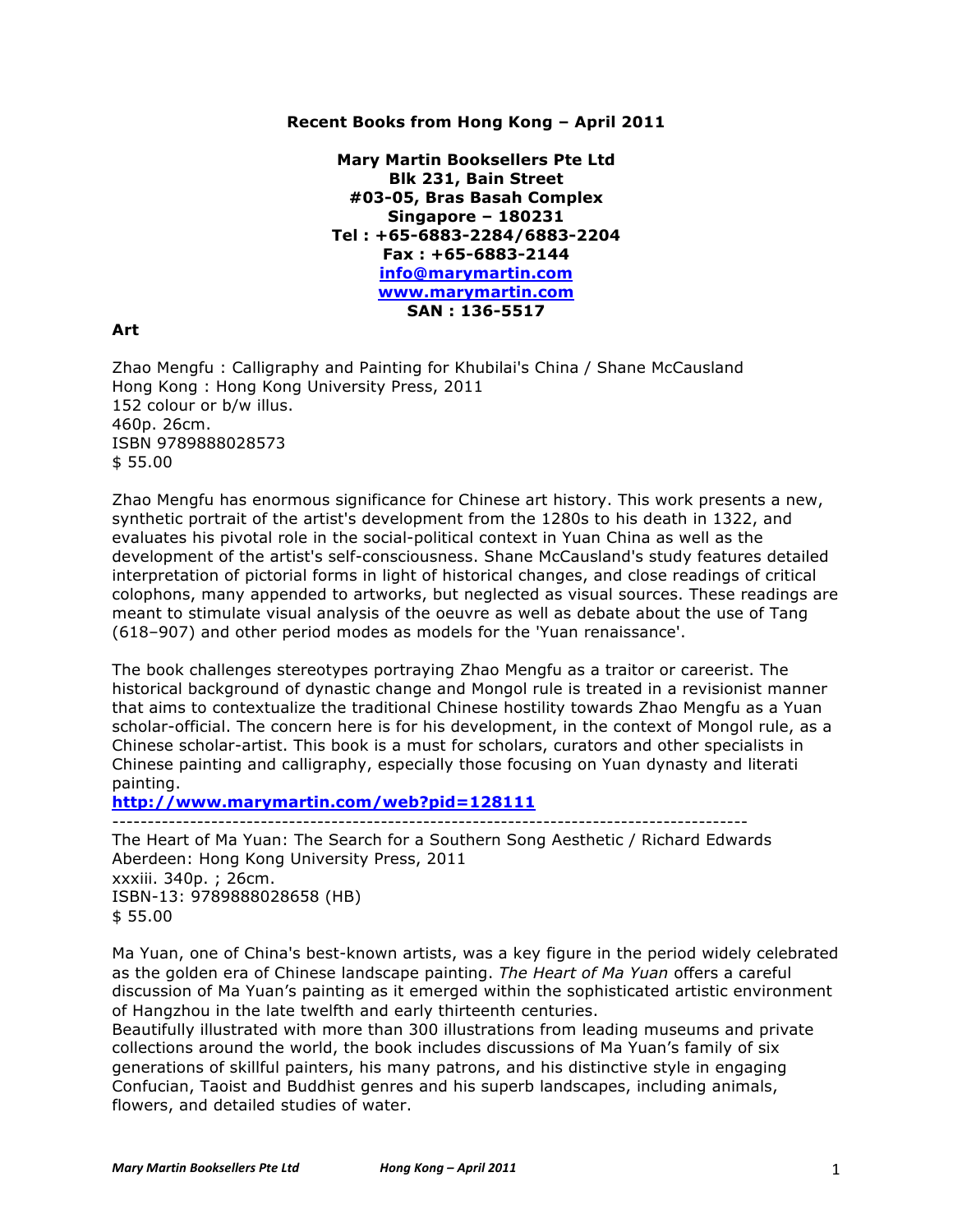Widely noted for his own keen eye and masterful stylistic analysis, Richard Edwards cultivates the art of looking for a broad readership, from general art lovers to specialists in art history. As a Western scholar exploring the significance of a highly refined Eastern culture, he draws on natural history, poetry, and relevant contemporary writing as well as the work of other artists.

**http://www.marymartin.com/web?pid=129585**

-------------------------------------------------------------------------------

# **Economics**

Reluctant Regulators : How the West Created and How China Survived the Global Financial Crisis / Leo F. Goodstadt Hong Kong : Hong Kong University Press, 2011 224p.; 23cm. ISBN 9789888083251  $$40.00$ 

The 2007-09 global financial crisis was predictable and avoidable but American and British regulators chose not to intervene. They failed to enforce legislation or implement their own policies because of an Anglo-American "regulatory culture" of non-intervention that came to dominate financial regulation worldwide. Hong Kong — the international financial centre of an increasingly prosperous China — defied world opinion and made stability its priority, even where that meant extensive government intervention. This policy ensured Hong Kong's robust performance during the 1997-8 Asian financial crisis and the latest global crisis. More significantly, it made possible Hong Kong's impressive contributions to financing China's economic take-off and to the modernization of its financial institutions.

Reluctant Regulators is a scathing indictment of regulatory inertia in the West. It provides important and original insights into the causes of financial crises and pays special attention to China's attempts at reform and Hong Kong's place in China's financial modernization. The book will be of interest to professionals in financial services, to policy-makers, and to scholars and students in economics, political science and economic history. **http://www.marymartin.com/web?pid=128110**

------------------------------------------------------------------------------------

IPO: A Global Guide / Philippe Espinasse Hong Kong : Hong Kong University Press, 2011 376p.; 23cm. 9789888083183 \$ 50.00

In this practical guide to initial public offerings, Philippe Espinasse explains the pros and cons of turning private businesses into listed companies. In straightforward, jargon-free language he details the strategies, procedures, and documentation for different forms of listings, and describes the process of marketing and pricing an international IPO. The guide includes many real-life case studies, sample documents, an extensive glossary of terms, and a review of listing requirements for major stock exchanges. It also discusses recent developments in global equity capital markets.

IPO: A Global Guide is applicable to any financial jurisdiction, including emerging markets with vibrant IPO activity in the Asia-Pacific region, the Middle East, and Eastern Europe. Intended for entrepreneurs, market practitioners and students, this guide will be essential reading for anyone planning to take a company to market **http://www.marymartin.com/web?pid=129586**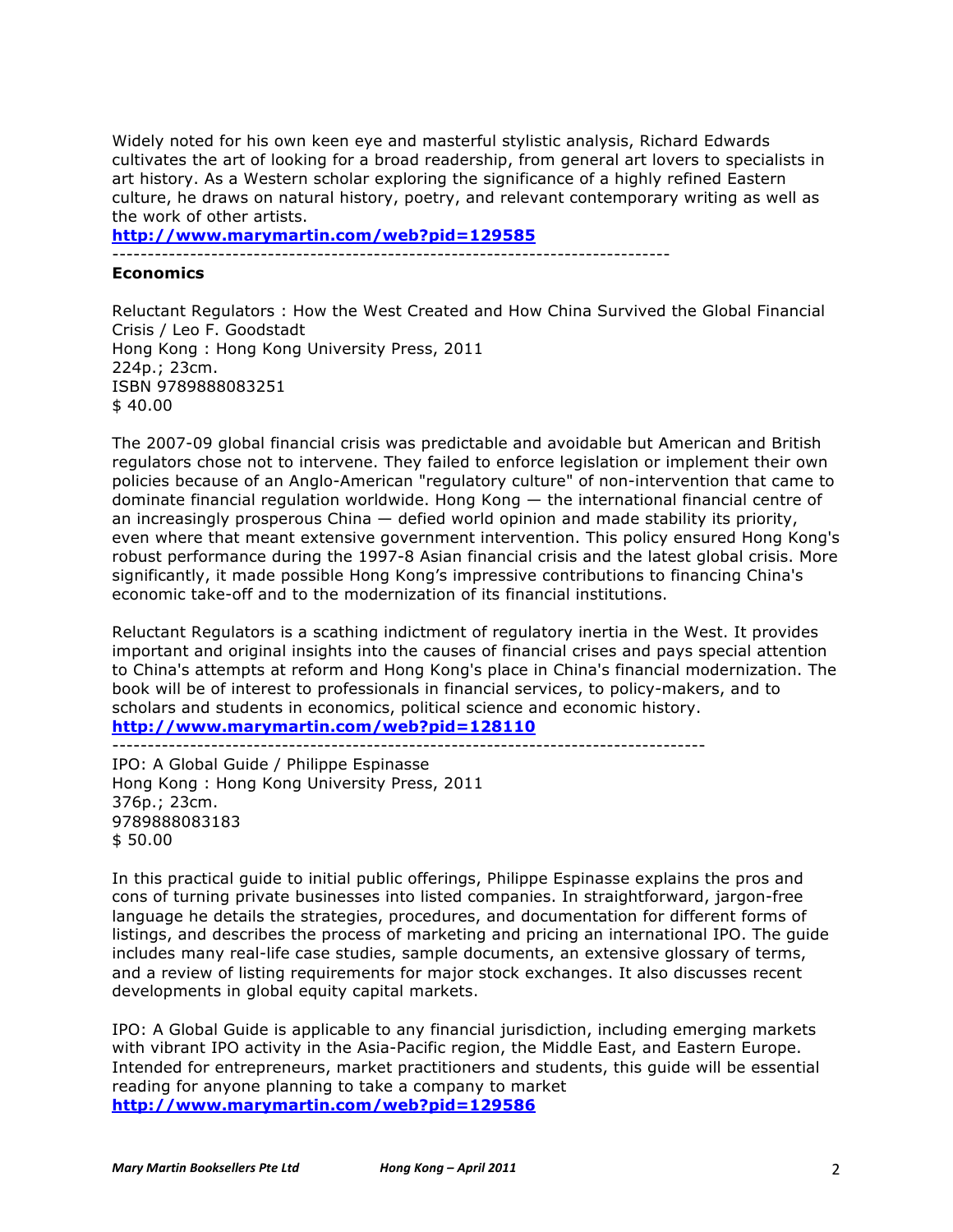----------------------------------------------------------------------------------------

## **History**

Troubling American Women: Narratives of Gender and Nation in Hong Kong / Stacilee Ford Hong Kong : Hong Kong University Press, 2011 256p. 9789888083114 \$ 35.00

American women have lived in Hong Kong, and in neighboring Macao, for nearly two centuries. Many were changed by their encounter with Chinese life and British colonialism. Their openness to new experiences set them apart both individually and as a group. Equally, a certain "pedagogical impulse" gave them a reputation for outspokenness that sometimes troubled those around them. Drawing on memoirs, diaries, newspapers, film, and other texts, Stacilee Ford tells the stories of several American women and explores how, through dramatically changing times, they communicated their notions of national identity and gender. Troubling American Women is a lively and provocative study of cross-cultural encounters, shedding light on the connections between the histories of Hong Kong and the US, on the impact of Americanization in Hong Kong, and on the ways in which Hong Kong people used stereotypes of American womanhood in popular culture.

Troubling American Women will appeal to students and scholars in history, gender and cultural studies and to all readers with an interest in the encounter between China and the West.

#### **http://www.marymartin.com/web?pid=129587** ------------------------------------------------------------------------------------------------

A Lifetime in Academia: An autobiography / by Rayson Huang Expanded second edition Hong Kong : Hong Kong University Press, 2011 260p. 9789888083275 \$ 40.00

Rayson Huang began his studies at the University of Hong Kong in 1938. Thirty-four years later, in 1972, he became the University's first Chinese Vice-Chancellor and served in that position until 1986. He sat on the Legislative Council of Hong Kong and on the Drafting Committee that formulated China's Basic Law for Hong Kong after its return to China in 1997. In this lively and frank autobiography, Huang reflects on his diverse university career of almost half a century — in Hong Kong, China, Britain, the United States, Singapore and Malaysia — and on his experiences during World War II, when he moved, as a refugee, into Free China to study and teach. This expanded second edition includes substantial additional material on his childhood, his experiences in occupied Hong Kong, and his activities as vicechancellor.

**http://www.marymartin.com/web?pid=129588** -------------------------------------------------------------------------------------------------

Early Prostitution in Hong Kong / Cheng Po Hung Hong Kong : University Museum & Art Gallery, University of Hong Kong, 2010 196p. Bilingual English & Chinese 978-962-8038-33-6 \$ 65.00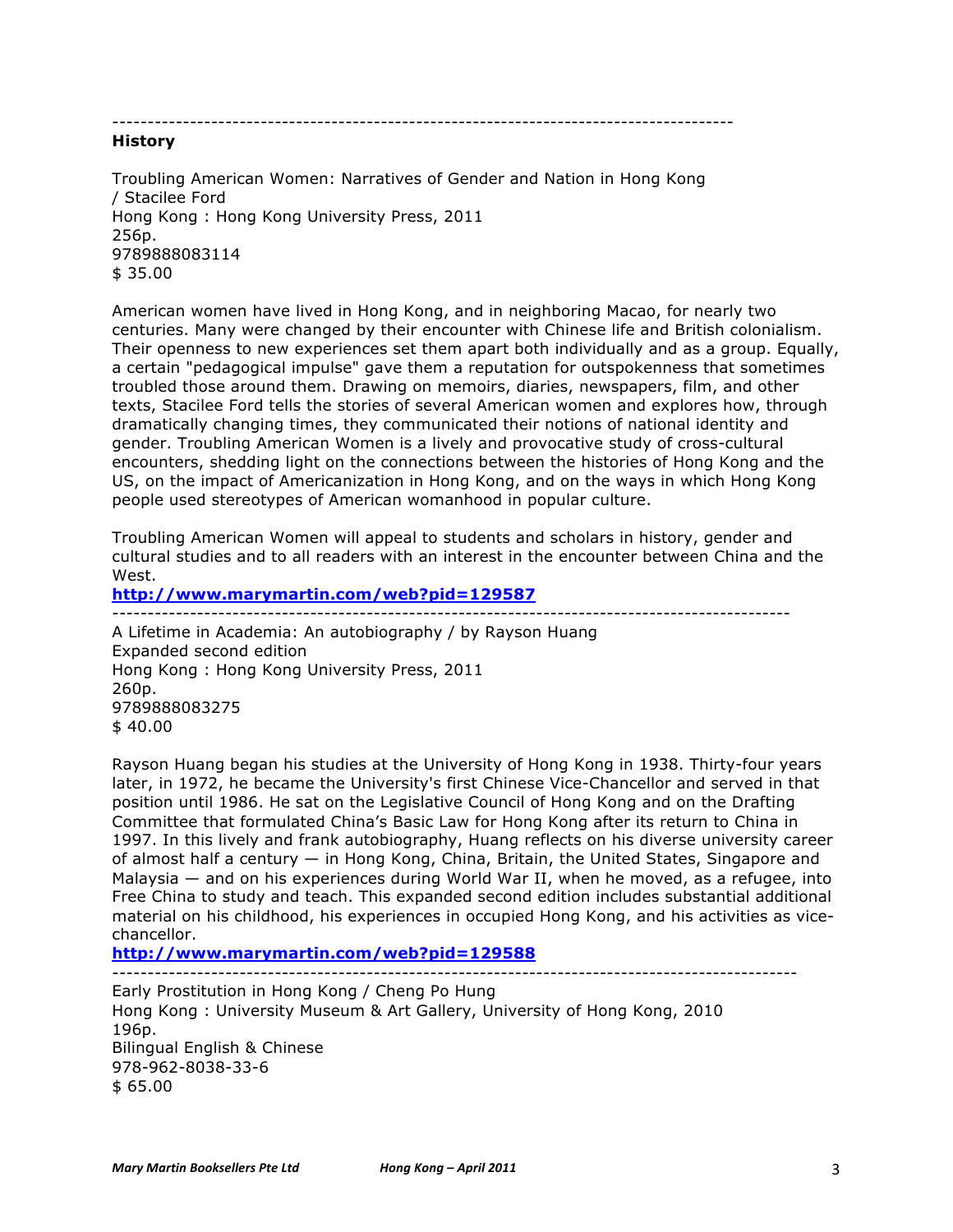The author makes use of some 120 photographs to illustrate the development of Hong Kong brothels in the late 19th and early 20th centuries. He tells how these early brothels ran their business. The focus in on the prostitutes working in Shek Tong Tsui West, Hong Kong Island.

**http://www.marymartin.com/web?pid=129589**

**-------------------------------------------------------------------------------------------------** Early Kowloon / Cheng Po Hung Hong Kong : University Museum & Art Gallery, University of Hong Kong, 2011 236p. Bilingual in English & Chinese 978-962-8038-00-8 \$ 65.00

In 1897, the Hong Kong government authorized the Kowloon Godown Company to construct a tramway in Kowloon. It was constructed for transporting cargo, not passengers. The success of passenger-carrying trams on Hong Kong Island which had been in operation since 1904, had encouraged the Hong Kong Tramway Ltd to ask the Government for permission to establish tramlines for passenger-carrying trams in Kowloon. However, the government rejected the proposal. Based on historical documents, records, newspapers, and old photographs, this book hopes to take readers back to the old days along the route of the planned Kowloon tramways.

**http://www.marymartin.com/web?pid=129590**

--------------------------------------------------------------------------------------------

**Literature**

Ming Erotic Novellas: Genre, Consumption, and Religiosity in Cultural Practice / Richard G. Wang Sha Tin, Hong Kong: The Chinese University of Hong Kong, 2011 xiv. 319p. ; 22cm. ISBN-13: 9789629964580 (HB) \$ 52.00

Richard Wang definitively reveals major aspects of sexuality in Ming society by demonstrating parallels and links between the themes of erotic novellas and contemporary concerns in Confucian, and more extensively, Daoist thought. Although these texts may have appeared in response to the increasing fascination with pleasure and desire as a means of self-expression among the Ming social elite, Professor Wang demonstrates the consistency and relevance of their many Daoist references. Many simply adapt earlier Daoist allegories of enlightenment through physical union to create more explicitly sexual descriptions, some of them parodies of their sources. Unquestionably this monograph will be widely read and cited among readers interested in the literate culture of late imperial China and its philosophical and religious underpinnings.

**http://www.marymartin.com/web?pid=125276**

------------------------------------------------------------------------

Asia Literary Review No.19, Spring 2011 Hong Kong: Print Work Limited, 2011 197p. ; 24cm. ISBN-13: 9789881874764 \$ 25.00 **http://www.marymartin.com/web?pid=129215** -------------------------------------------------------------------------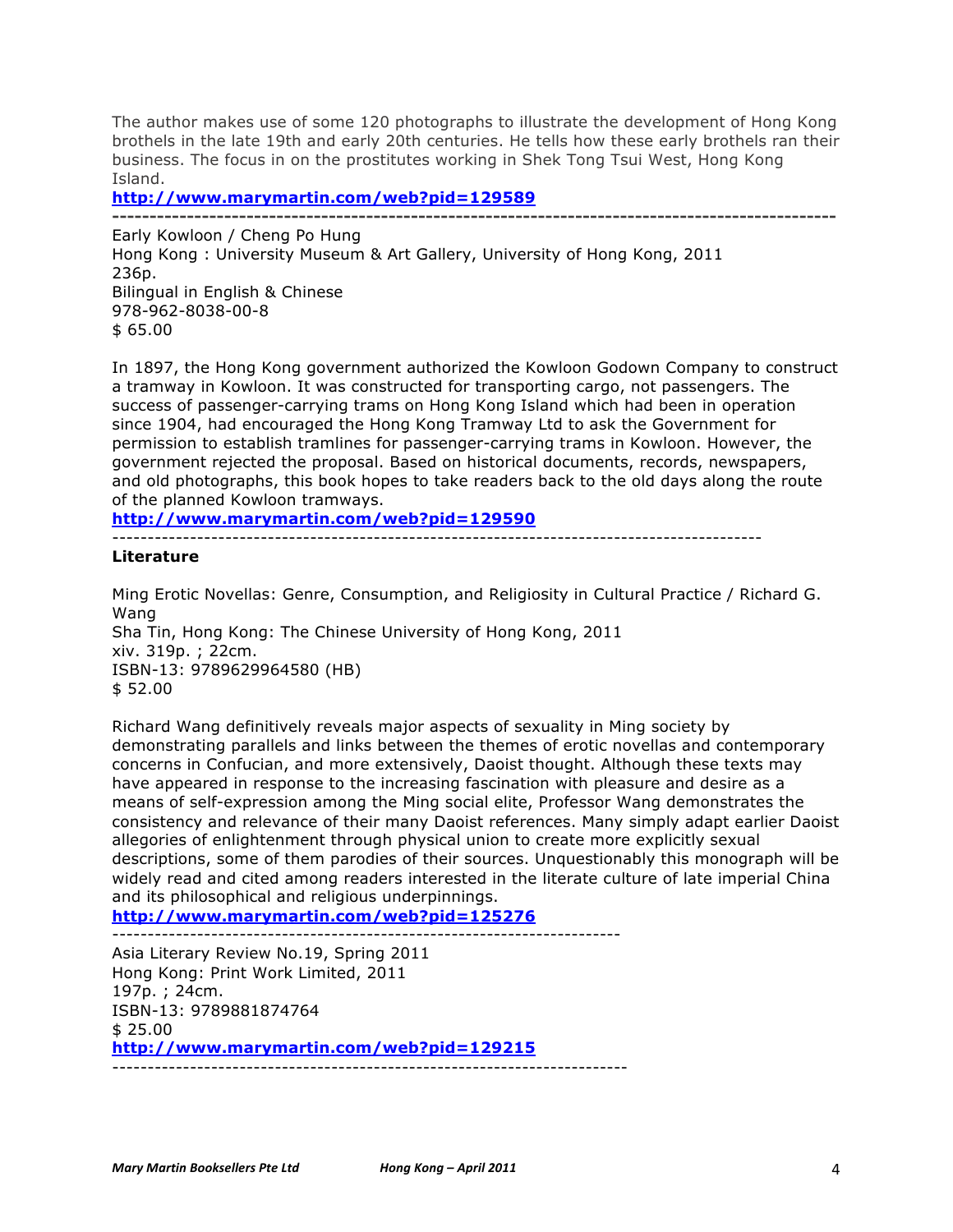Paper Scissors Stone / Kit Fan Aberdeen, Hong Kong: Hong Kong University Press, 2010 67p. ; 22cm. ISBN-13: 9789888083473 The HKU Poetry Prize Winner \$ 10.00 **http://www.marymartin.com/web?pid=129591** -----------------------------------------------------------------------

# **Psychology**

Healing Trauma: A Professional Guide / Edited by Kitty K. Wu, Catherine S. Tang and Eugenie Y. Leung Hong Kong : Hong Kong University Press, 2011 396p. 9789888028979 \$ 35.00

This is the first book written on clinical research and work related to the development of applied trauma psychology in Hong Kong. Contributed by numerous reputable researchers and clinicians, the book covers the latest research on and practice in assessment, psychological sequel (including psychological distress and growth of traumatic experience), evidence-based clinical intervention, and rehabilitation services for people affected by various traumatic stresses. Discussed in detail are interpersonal trauma like child sexual abuse and family violence, health and medical trauma such as infectious disease and the pain related to end of life, mass trauma and disaster including community psychological support programme developed in Hong Kong and Sichuan, as well as the rationale for mainstreaming trauma training in university education.

This book serves to strengthen the link between research and practice, and between academic work and community awareness. It is a guidebook for professionals serving the traumatized, academics dedicated to research and development of trauma psychology, students learning, and educators passing on the existing knowledge and experience accumulated for healing trauma.

**http://www.marymartin.com/web?pid=129593**

### ---------------------------------------------------------------------------------------------------

# **Sociology/Culture Studies**

Confucian Role Ethics: A Vocabulary / Roger T. Ames Sha Tin, Hong Kong: The Chinese University of Hong Kong, 2011 xvii. 332p. ; 24cm. ISBN-13: 9789629964511 (HB) Ch'ien Mu Lecture Series \$ 39.00

In this landmark work, noted comparative philosopher Roger T. Ames interprets how the classics of the Confucian canon portray the authentic, ethical human being. He argues that many distinguished commentators on Confucian ethics have explained the fundamental ideas and terms of this distinctively Chinese philosophy by superimposing Western concepts and categories, effectively collapsing this rich tradition into a subcategory of "virtue ethics." Beginning by addressing the problem of responsible cultural comparisons, Ames then formulates the interpretive context necessary to locate the texts within their own cultural ambiance. Exploring the relational notion of "person" that grounds Confucian philosophy, he pursues a nuanced understanding of the cluster of terms through which Confucian role